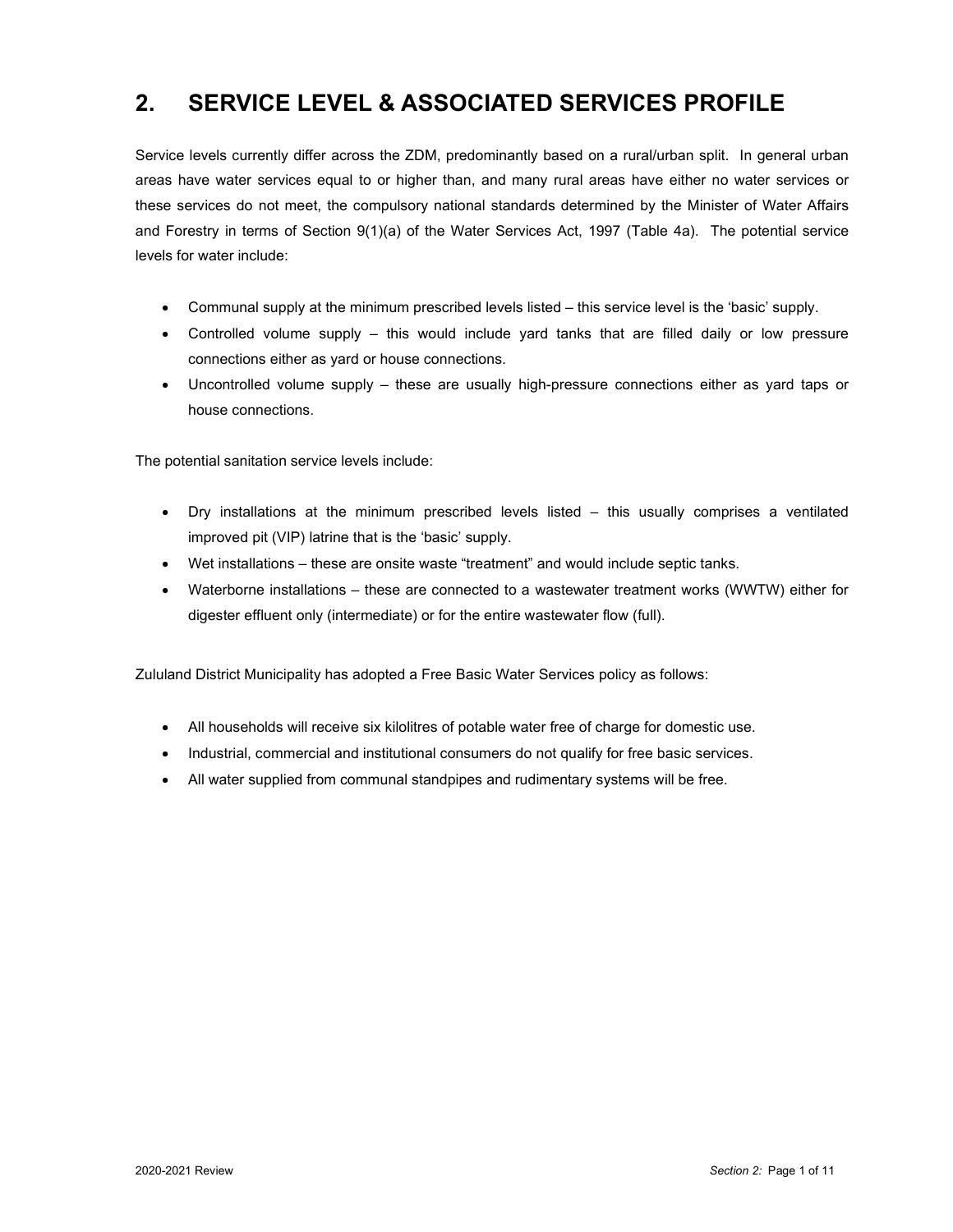| <b>Service</b><br>Level<br><b>Number</b> | <b>Level of Water</b><br><b>Service</b>           | <b>Definition</b>                                                                                                                                                    | <b>Free Basic Water Policy</b>                                                      |
|------------------------------------------|---------------------------------------------------|----------------------------------------------------------------------------------------------------------------------------------------------------------------------|-------------------------------------------------------------------------------------|
| DW <sub>1</sub>                          | Full pressure<br>conventional house<br>connection | Direct unrestricted full pressure<br>(24m) connection to the<br>reticulation system, metered and<br>billed                                                           | Stepped block tariff (with first<br>block at zero charge free to all<br>households) |
| DW <sub>2</sub>                          | Yard tank (RDP<br>standard)                       | Restricted (to 200l per day)<br>individual erf connection with tank<br>in yard                                                                                       | All water at no charge                                                              |
| DW <sub>3</sub>                          | Communal street<br>tap (RDP standard)             | Unrestricted full pressure<br>standpipe not further than 200m<br>from dwellings (shared by a<br>number of consumers)                                                 | All water at no charge                                                              |
| DW4                                      | Rudimentary system                                | Formalised supply:<br>Borehole equipped with<br>hand pump<br>Protected spring<br>$\bullet$<br>Communal standpipe<br>$\bullet$<br>further than 200m from<br>dwellings | All water at no charge                                                              |

### **Table 2(b): Free Basic Sanitation Policy**

| <b>Service</b><br>Level<br><b>Number</b> | <b>Level of Sanitation</b><br><b>Service</b> | <b>Definition</b>                                                               | <b>Free Basic Sanitation Policy</b>                                                                                                                        |
|------------------------------------------|----------------------------------------------|---------------------------------------------------------------------------------|------------------------------------------------------------------------------------------------------------------------------------------------------------|
| DS <sub>1</sub>                          | Water borne sewage                           | Unrestricted connection to<br>municipal sewerage system                         | Included in free basic water<br>allocation                                                                                                                 |
| DS <sub>2</sub>                          | Septic tank or similar<br>facility           | On-site disposal (self treatment)                                               | No charge                                                                                                                                                  |
| DS3                                      | Conservancy tank                             | Localised sewage temporary<br>storage facility                                  | No charge to selected households<br>in specific areas as determined by<br>the municipality, aligned to free<br>basic water policy for service level<br>DW4 |
| DS4                                      | Ventilated improved<br>pit (VIP) latrine     | Dry pit with sufficient capacity on-<br>site disposal based on set<br>standards | No charge                                                                                                                                                  |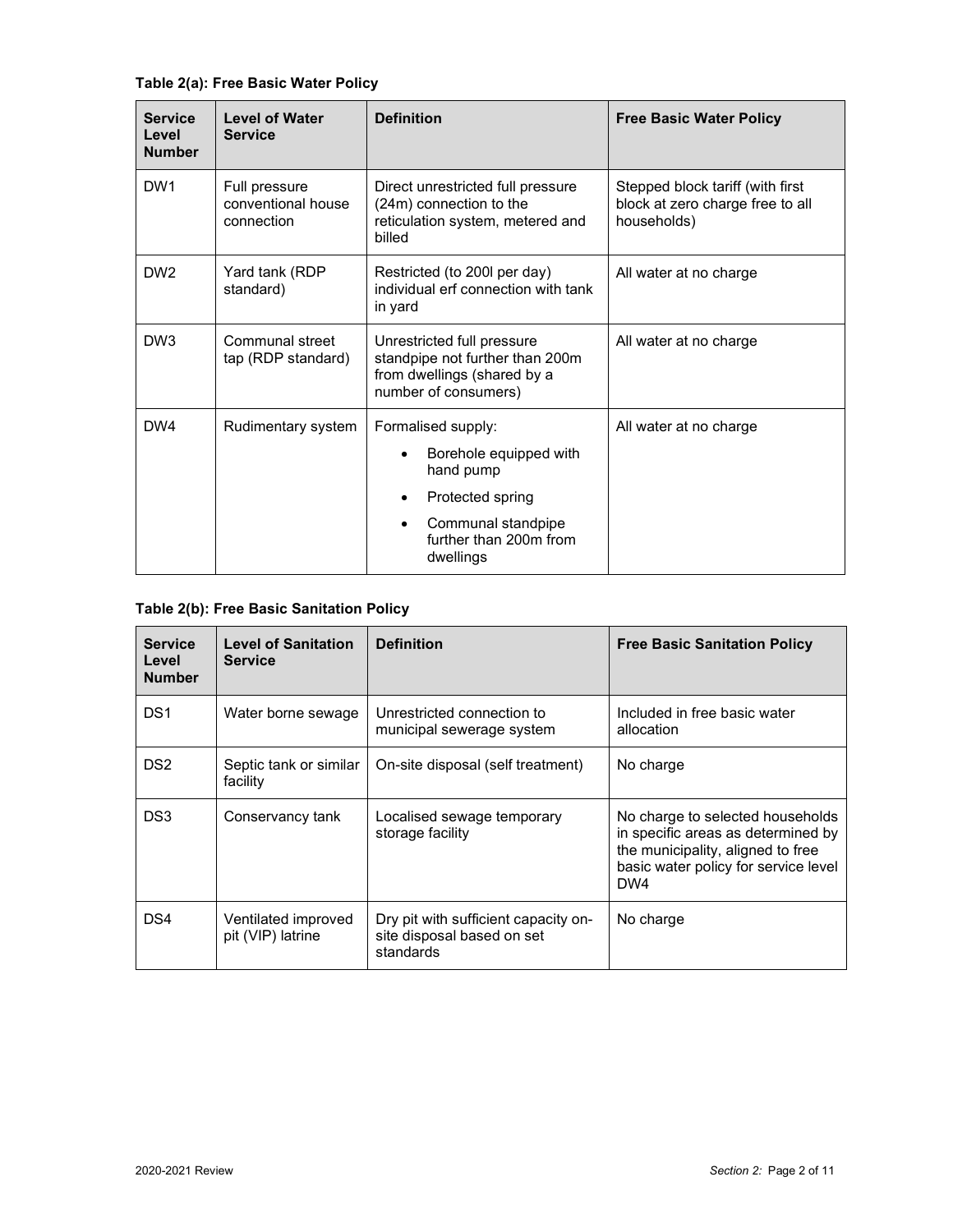# **2.1 Residential consumer units**

The level of access of residential consumers to basic water services are shown in the tables below:

|                    | None or    | Rudimentary                                                     | Communal<br>standpipes | Yard/House<br>connections | <b>TOTALS</b> |
|--------------------|------------|-----------------------------------------------------------------|------------------------|---------------------------|---------------|
| Water              | Inadequate | <rdp< th=""><th><b>RDP</b></th><th>&gt;RDP</th><th></th></rdp<> | <b>RDP</b>             | >RDP                      |               |
| AbaQulusi LM       | ור         |                                                                 | 0                      | 16 000                    | 16 000        |
| eDumbe LM          |            |                                                                 |                        | 5458                      | 5458          |
| Nongoma LM         |            |                                                                 |                        | 632                       | 632           |
| Ulundi LM          |            |                                                                 |                        | 5912                      | 5912          |
| uPhongolo LM       |            |                                                                 |                        | 4 0 0 9                   | 4 0 0 9       |
| Total (urban)      |            |                                                                 |                        | 32 011                    | 32 011        |
| AbaQulusi LM       | 6768       | 3886                                                            | 10401                  | 9749                      | 31 119        |
| eDumbe LM          | 2 7 7 5    | 726                                                             | 1628                   | 6940                      | 12 183        |
| Nongoma LM         | 6 5 4 7    | 10 626                                                          | 10 969                 | 15 601                    | 43744         |
| Ulundi LM          | 3 1 4 3    | 2 2 5 6                                                         | 14 3 33                | 19 208                    | 39 075        |
| uPhongolo LM       | 1 307      | 1111                                                            | 2570                   | 16478                     | 25 510        |
| Total (rural)      | 20 540     | 18 605                                                          | 39 901                 | 67976                     | 151 631       |
|                    |            |                                                                 |                        |                           |               |
| Total (households) | 20 540     | 18 605                                                          | 39 901                 | 99 987                    | 183 642       |

#### **Table 2.1 (a): Residential consumers: access to water**

#### **Table 2.1 (b): Residential consumers: access to sanitation**

|                    | None or            | <b>VIP</b> | <b>Septic tank</b> | Waterborne |               |
|--------------------|--------------------|------------|--------------------|------------|---------------|
|                    | Inadequate (Excl.  |            |                    |            |               |
|                    | Infills/Replacemen | <b>RDP</b> | <b>RDP</b>         | >RDP       | <b>TOTALS</b> |
| AbaQulusi LM       |                    |            | 1035               | 14 965     | 16 000        |
| eDumbe LM          |                    | 2981       | 498                | 1979       | 5458          |
| Nongoma LM         |                    | 283        |                    | 349        | 632           |
| Ulundi LM          |                    | 635        | 0                  | 5 2 7 7    | 5912          |
| uPhongolo LM       |                    | 698        | Ωl                 | 3311       | 4 0 0 9       |
| Total (urban)      |                    | 4 5 9 7    | 533                | 25 881     | 32 011        |
| AbaQulusi LM       | 8098               | 22 5 9 7   | 424                |            | 31 119        |
| eDumbe LM          | 1 2 8 8            | 10 629     | 266                |            | 12 183        |
| Nongoma LM         | 9854               | 33 890     | 0                  |            | 43744         |
| Ulundi LM          | 2 1 2 3            | 36 900     | 52                 |            | 39 0 75       |
| uPhongolo LM       | 7 2 2 3            | 17 951     | 336                |            | 25 5 10       |
| Total (rural)      | 28 586             | 121 967    | 1078               | 0          | 151 631       |
| Total (households) | 28 586             | 126 564    | 2 6 1 1            | 25 881     | 183 642       |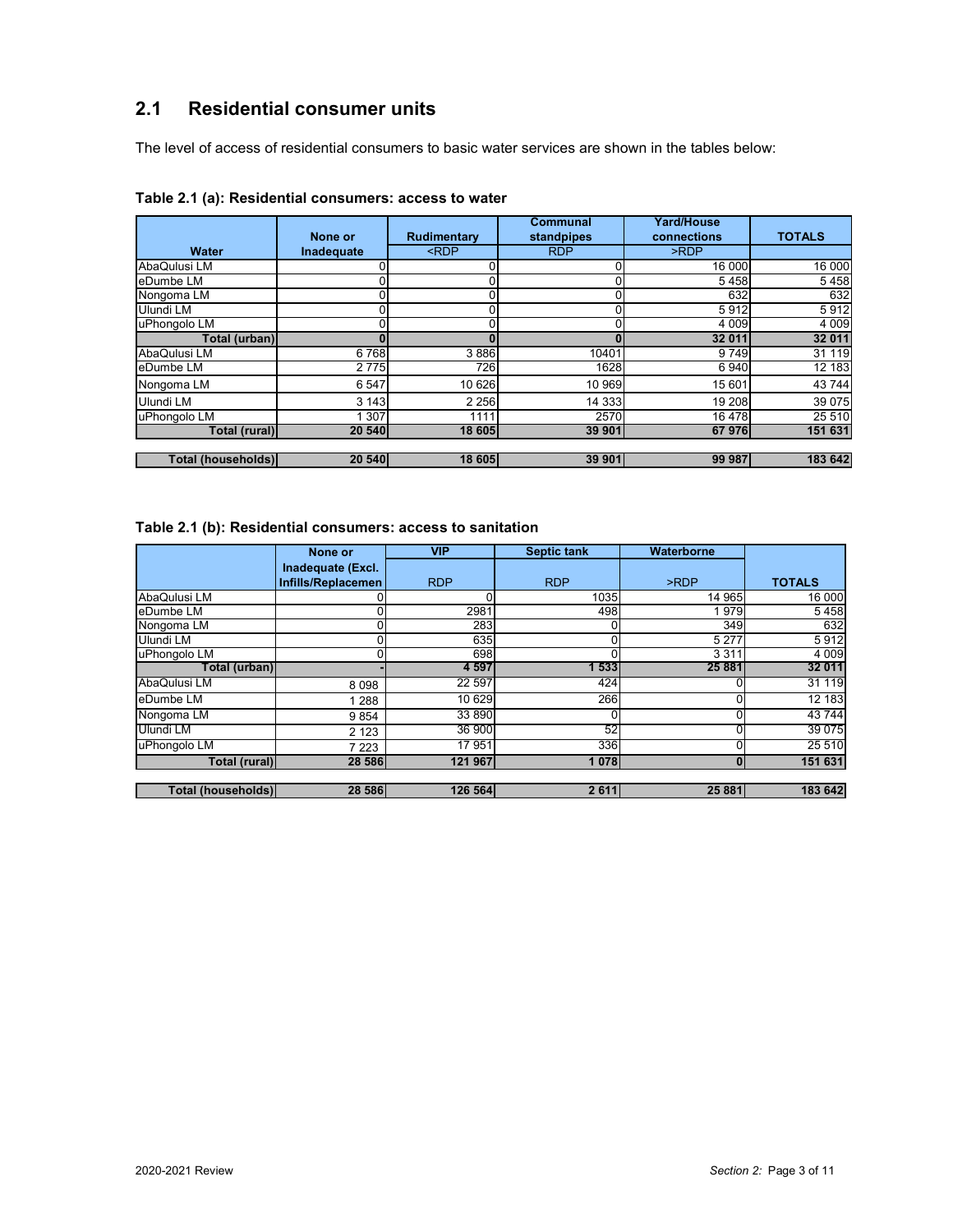#### **Table 2.1 (c): Backlog Percentages per LM**

|                   | <b>TOTAL</b>      |                 |            | % OF TOTAL      |
|-------------------|-------------------|-----------------|------------|-----------------|
| <b>WATER</b>      | <b>HOUSEHOLDS</b> | <b>BACKLOGS</b> | % BACKLOGS | <b>BACKLOGS</b> |
| AbaQulusi LM      | 47 119            | 10 654          | 22,61%     | 27,22%          |
| eDumbe LM         | 17 641            | 3501            | 19,85%     | 8,94%           |
| Nongoma LM        | 44 376            | 17 173          | 38,70%     | 43,87%          |
| Ulundi LM         | 44 987            | 5 3 9 9         | 12,00%     | 13,79%          |
| uPhongolo LM      | 29 519            | 2418            | 8,19%      | 6,18%           |
| <b>Total</b>      | 183 642           | <b>39 145</b>   | 21,32%     | 100,00%         |
|                   |                   |                 |            |                 |
|                   | <b>TOTAL</b>      |                 | % BACKLOGS | % OF TOTAL      |
| <b>SANITATION</b> | <b>HOUSEHOLDS</b> | <b>BACKLOGS</b> | in LM      | <b>BACKLOGS</b> |
| AbaQulusi LM      | 47 119            | 8098            | 17,19%     | 28,33%          |
| eDumbe LM         | 17 641            | 1 2 8 8         | 7,30%      | 4,51%           |
| Nongoma LM        | 44 376            | 9854            | 22,21%     | 34,47%          |
| Ulundi LM         | 44 987            | 2 1 2 3         | 4,72%      | 7,43%           |
| uPhongolo LM      | 29 519            | 7 2 2 3         | 24,47%     | 25,27%          |
| <b>Total</b>      | 183 642           | 28 586          | 15,57%     | 100,00%         |

### **Table 2.1 (d): Backlog Progress**

| <b>YEAR</b> |              | <b>BACKLOGS (Households)</b> |          |             | <b>ALLOCATIONS</b> |                   |                   |  |
|-------------|--------------|------------------------------|----------|-------------|--------------------|-------------------|-------------------|--|
|             | <b>Water</b> | <b>Sanitation</b>            |          | Water       |                    | <b>Sanitation</b> | Household count   |  |
| 2013-2014   | 56 559       | 56 757                       | <b>R</b> | 288 499 750 | R                  | 65 386 250        |                   |  |
| 2014-2015   | 50 653       | 46 027                       | R        | 300 616 500 | R                  | 55 405 500        | 2010 household    |  |
| 2015-2016   | 47 934       | 37 650                       | R        | 440 019 250 |                    | 55 339 750        | count             |  |
| 2016-2017   | 45 545       | 31 0 71                      |          | 281 021 250 |                    | 61 973 750        |                   |  |
| 2017-2018   | 57 358       | 38 007                       | IR.      | 172 855 075 | R                  | 45 120 650        | 2013 Households   |  |
| 2018-2019   | 50 882       | 34 973 R                     |          | 456 344 175 | R                  | 51 310 825        |                   |  |
| 2019-2020   | 42 711       | 30 586                       |          | 383 328 220 |                    | 51 310 825        | 2016              |  |
| 2020-2021   | 39 145       | 28 5 86                      |          | 394 165 250 |                    | 59 721 750        | <b>Households</b> |  |

| <b>YEAR</b> |                                   | <b>BACKLOGS REMAINING (%)</b> |  |  |  |  |
|-------------|-----------------------------------|-------------------------------|--|--|--|--|
|             | <b>Sanitation</b><br><b>Water</b> |                               |  |  |  |  |
| 2017-2018   | 31.31                             | 20.75                         |  |  |  |  |
| 2018-2019   | 27.78                             | 19.09                         |  |  |  |  |
| 2019-2020   | 23.26                             | 16.66                         |  |  |  |  |
| 2020-2021   | 21.32                             | 15.57                         |  |  |  |  |

**PLEASE NOTE THAT BACKLOGS ARE ESTIMATES BASED ON PROJECTED COMPLETION DATES OF PROJECTS AT THE END OF JUNE, AND MAY VARY ON FINAL FINANCIAL YEAR END.** 

**ACTUAL FIGURES WILL BE UPDATED AFTER FINANCIAL YEAR END**.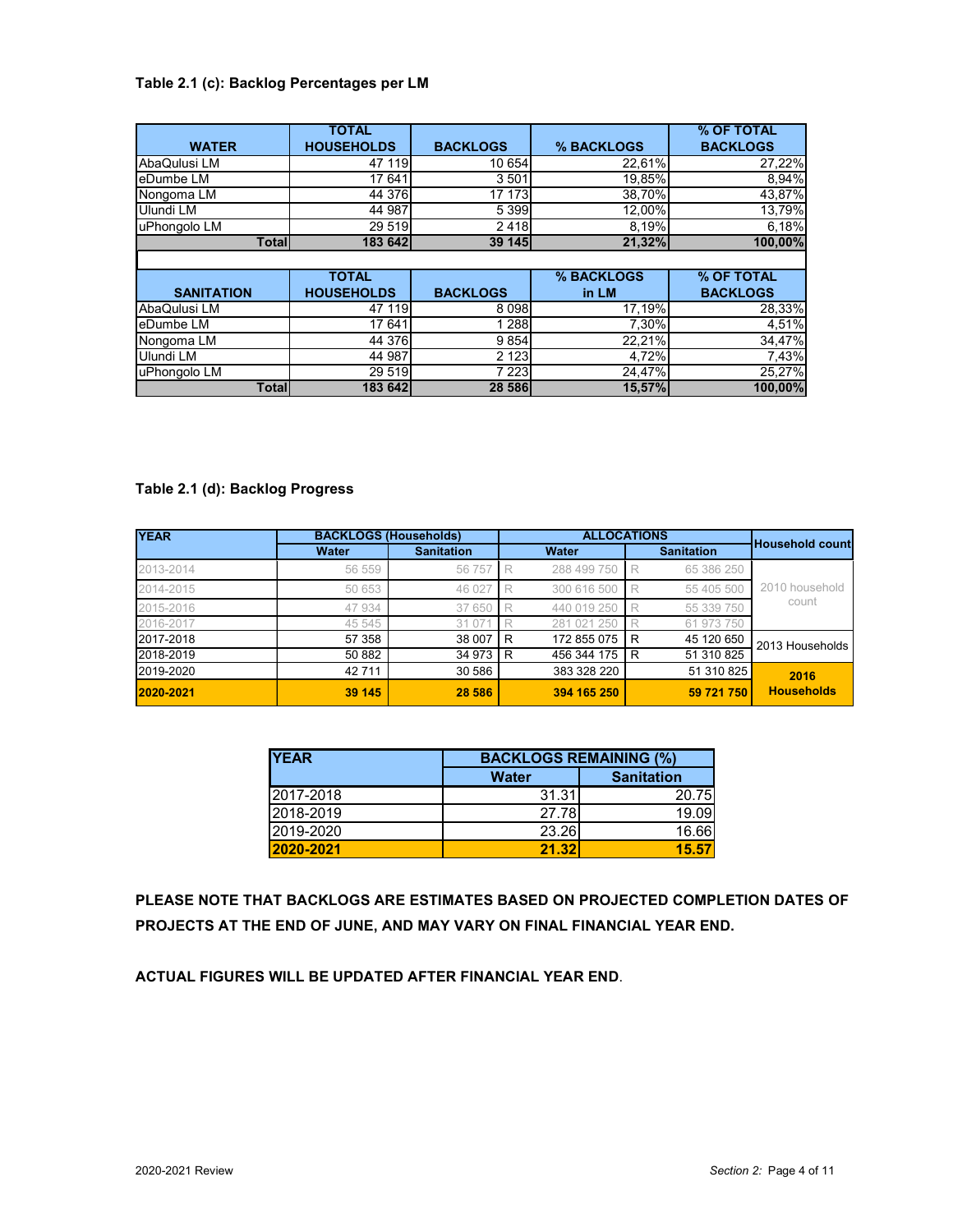## **2.2 Public institutions and 'dry' industries**

Tables 2.2 (a) & (b) below shows the no off and type of institutions in the district as well as the status of water and sanitation facilities at these institutions. Figures 2.2 (a) shows the location of these facilities relative to water infrastructure.

|                        |         |            | <b>WATER</b>    |            |
|------------------------|---------|------------|-----------------|------------|
| <b>Institution</b>     | No off  | None or    | <b>Communal</b> | Yard       |
|                        |         | inadequate | standpipe       | connection |
| <b>Businesses</b>      | 3 9 8 0 |            |                 |            |
| Clinics                | 68      | 5          | 48              |            |
| Creches                |         | 2          |                 |            |
| "Dry" Industries       |         |            |                 |            |
| Hospitals              | 13      |            |                 | 13         |
| Magistrate offices     |         |            |                 |            |
| <b>Police Stations</b> | 15      | 4          |                 | 11         |
| Prisons                | 3       |            |                 | 3          |
| Schools                | 789     | 360        | 329             | 100        |
| <b>Community Halls</b> | 39      | 27         |                 | 12         |
| Total                  | 4 9 2 1 | 398        | 377             | 24         |

**Table 2.2 (a): Public institutions and 'dry' industries: access to water** 

|  | Table 2.2 (b): Public institutions and 'dry' industries: access to sanitation |  |  |  |
|--|-------------------------------------------------------------------------------|--|--|--|
|  |                                                                               |  |  |  |

|                        |         | <b>SANITATION</b>            |                           |            |  |  |  |
|------------------------|---------|------------------------------|---------------------------|------------|--|--|--|
| <b>Institution</b>     | No off  | <b>None or</b><br>inadequate | Dry pit / Septic<br>tanks | Waterborne |  |  |  |
| <b>Businesses</b>      | 3 9 8 0 |                              |                           |            |  |  |  |
| <b>Clinics</b>         | 68      |                              |                           |            |  |  |  |
| <b>Creches</b>         |         | $\mathfrak{p}$               |                           |            |  |  |  |
| "Dry" Industries       |         |                              |                           |            |  |  |  |
| Hospitals              | 13      |                              |                           | 13         |  |  |  |
| Magistrate offices     |         |                              |                           |            |  |  |  |
| <b>Police Stations</b> | 15      | 4                            |                           |            |  |  |  |
| Prisons                | 3       |                              |                           | 3          |  |  |  |
| Schools                | 789     | 24                           | 637                       | 128        |  |  |  |
| <b>Community Halls</b> | 39      | 27                           |                           | 12         |  |  |  |
| Totall                 | 4921    | 57                           | 638                       | 4 2 2 6    |  |  |  |

ZDM has furthermore embarked on an extensive field surveys to determine the status of water and sanitation services at health institutes and schools in the district. The outcome of this survey is indicated in Figures 2.1 a,b,c and d below.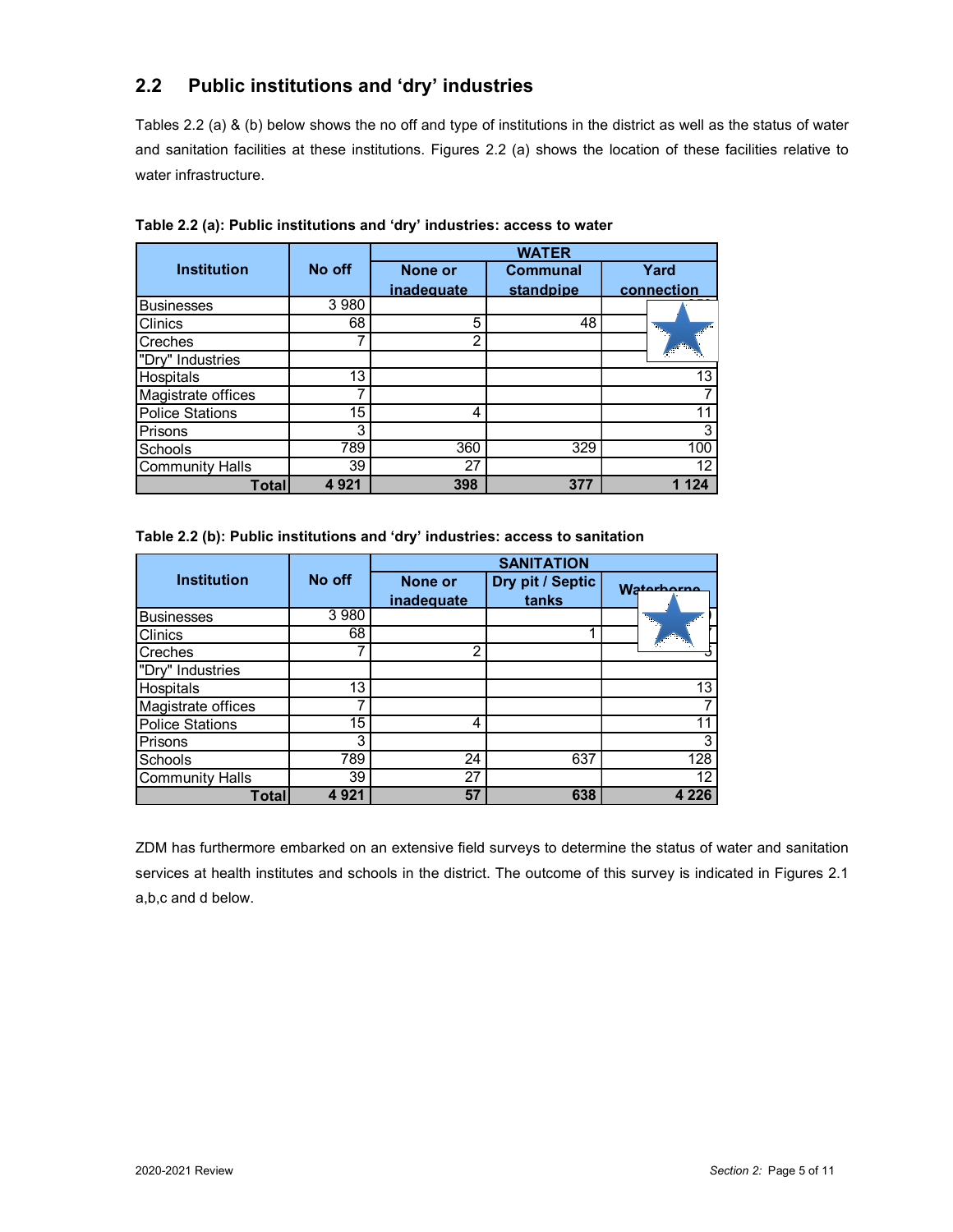





2020-2021 Review *Section 2:* Page 6 of 11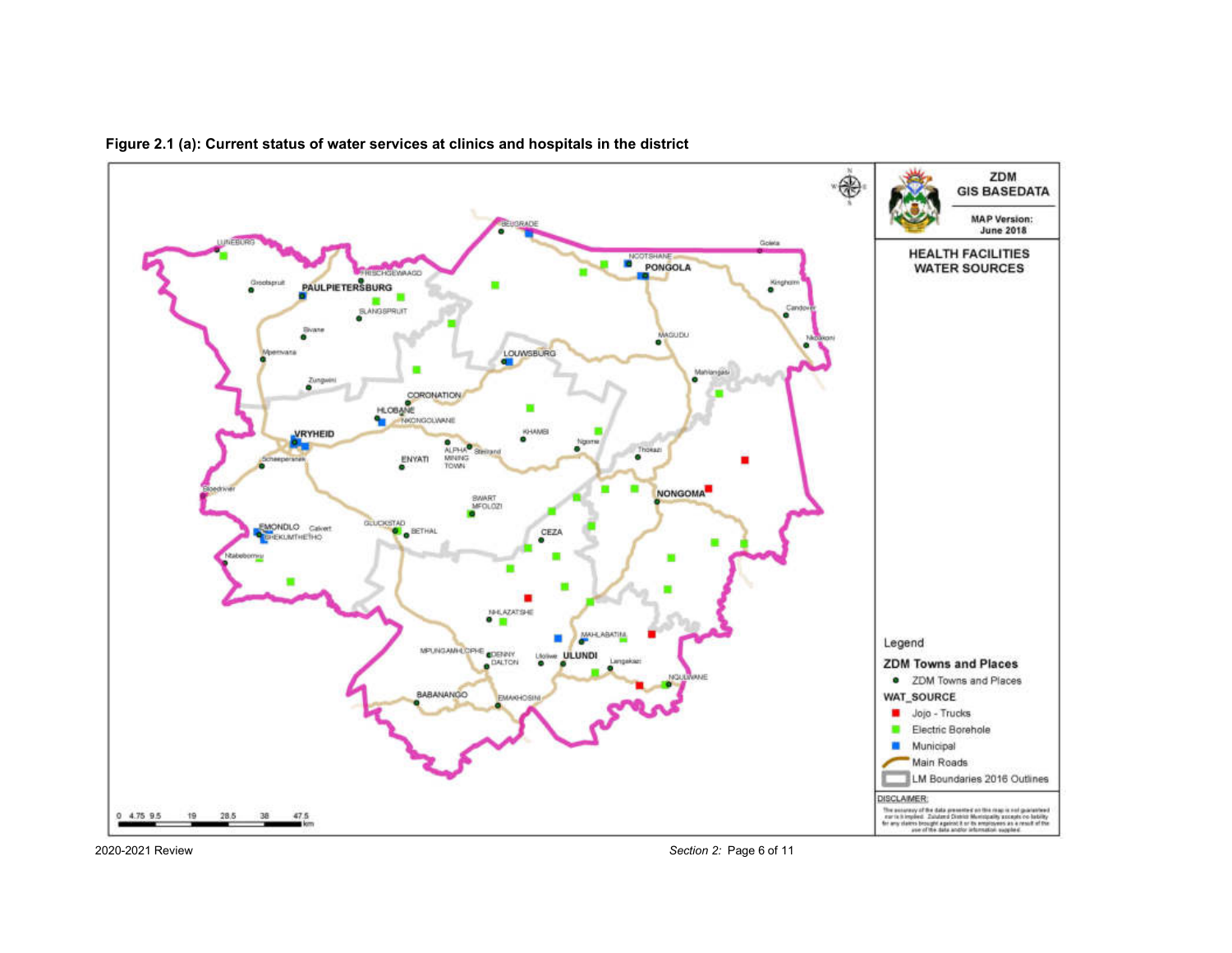

**Figure 2.1 (b): Current status of sanitation services at clinics and hospitals in the district** 

<sup>2020-2021</sup> Review *Section 2:* Page 7 of 11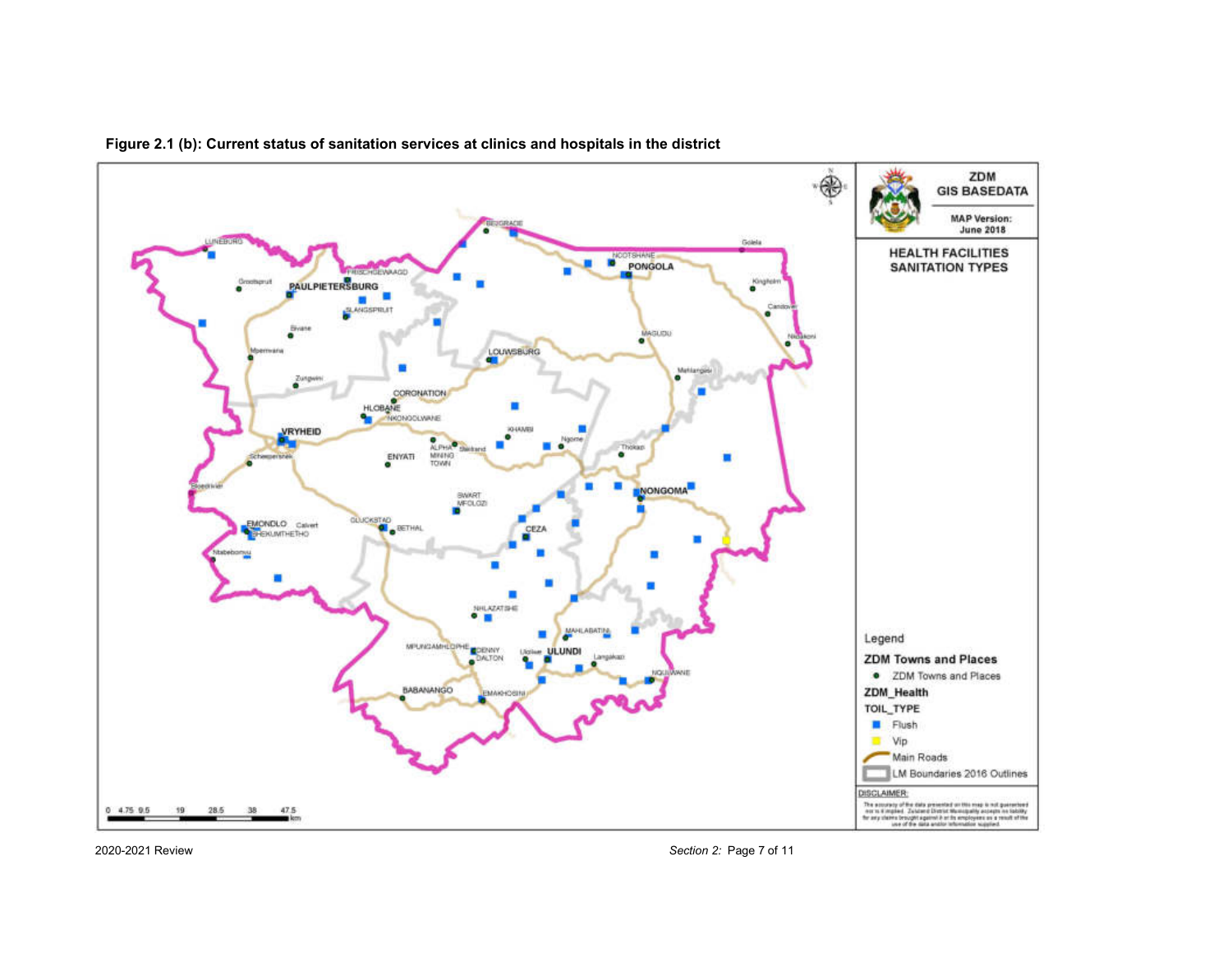**Figure 2.1 (c): Current status of water services at schools** 



2020-2021 Review *Section 2:* Page 8 of 11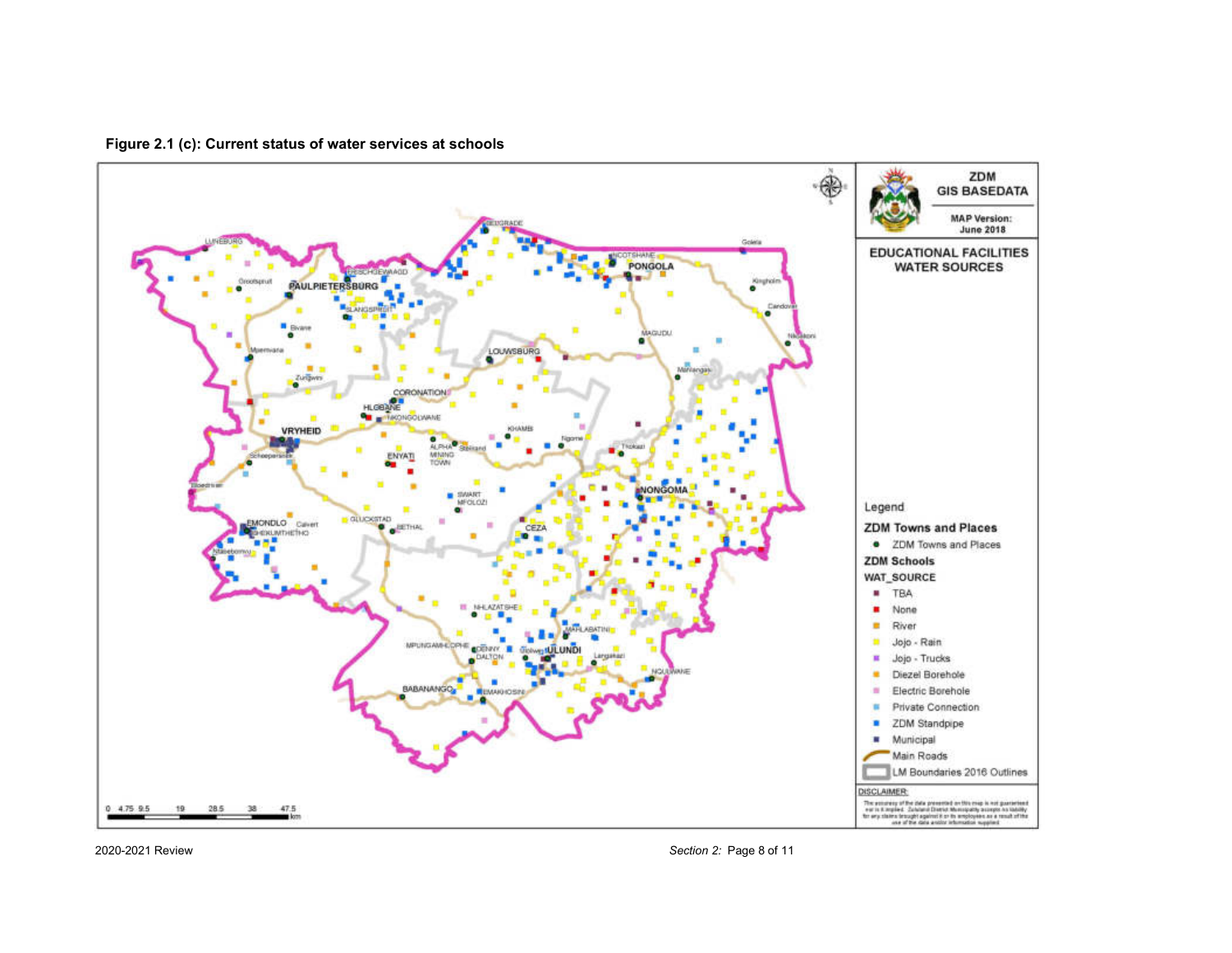

**Figure 2.1 (d): Current status of sanitation services at schools** 



2020-2021 Review *Section 2:* Page 9 of 11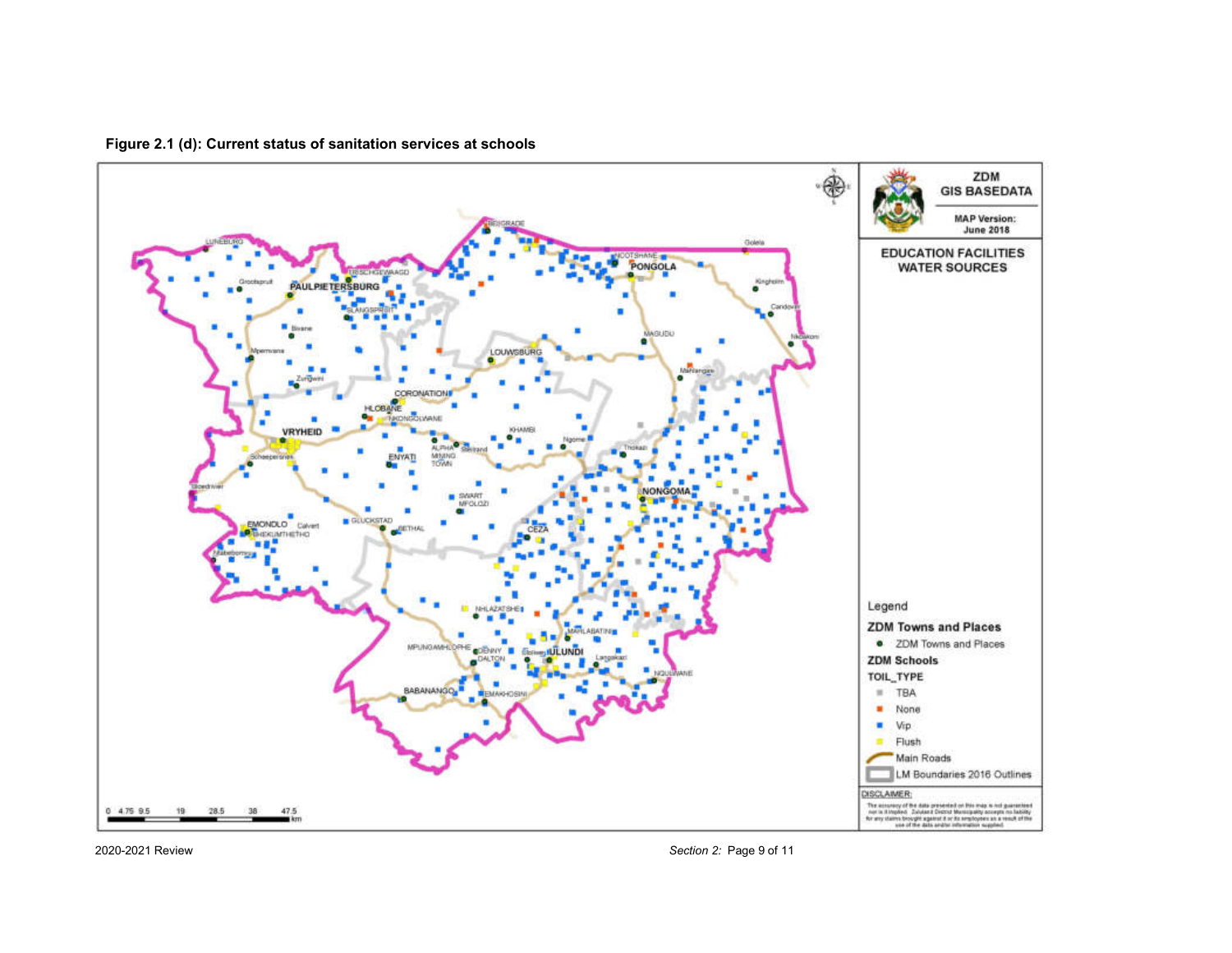### **2.3 Wet Industries**

There is a weak industrial base within the region and therefore industrial water use has not received high focus to date. Further detail will be obtained in future reviews of the WSDP.

### **2.4 'Raw' water consumers**

There do not appear to be any raw water consumers in the ZDM, other than those not supplied with adequate water services i.e. the backlog. All water supplied is passed through a treatment facility.

### **2.5 Industrial consumer units: sanitation**

No industry discharges wastewater directly into the river system. All wastewater passes through the WWTWs prior to discharge at the requisite standards. However, detailed data on the effluent received from industrial consumers still needs to be obtained.

## **2.6 Industries and their permitted effluent releases**

No industry discharges wastewater directly into the river system. All wastewater passes through the WWTWs, however details of the effluent are still required.